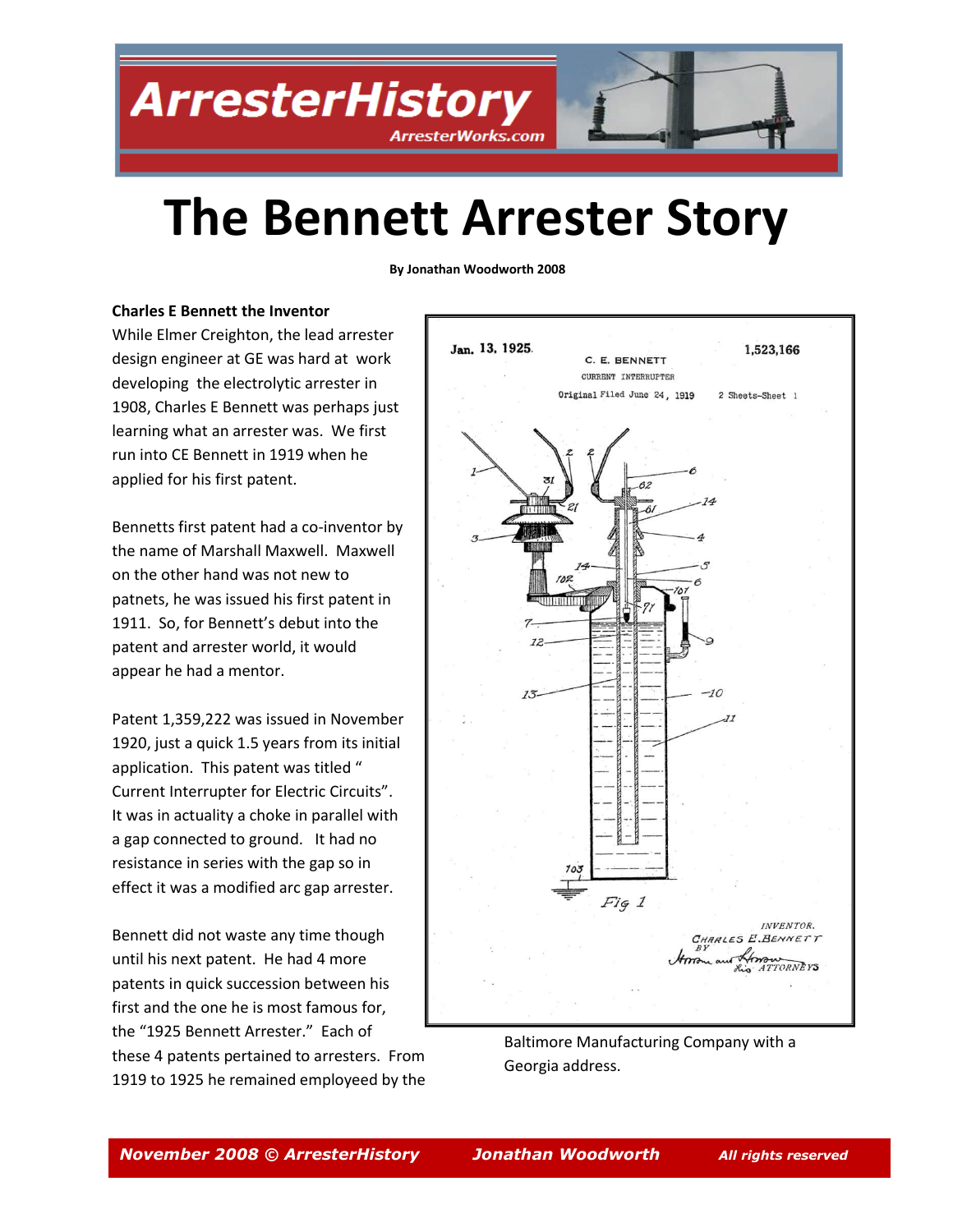### **ArresterHistory**





**Figure 2 Bennett Arrester Bulletin**

However, it looks like the Electric Power Equipment Company of Philadelphia assumed the production and distribution rights to "The Bennett Arrester. This conclusion comes from an April 1924 Bulletin titled " Bennett Lightning Arresters" where the vaporizable electrode type arrester was introduced. In this Bulletin, it states that " Now and hence forth produced exclusively by Electric Power Equipment Corporation." This new type of arrester is very

different from earlier models of arresters, and very simple in form. See Figure 1 for the patent.

#### **Theory of Operation**

At the instant of discharge the current spans the arc-gap that is external to the arrester and is carried directly down the electrode rod through the carbon electrode to the solution column inside the bushing. This solution column offers a non-inductive path through which the high voltage discharge is carried directly to the ground connection.

When the dynamic current (power frequency current) follows a discharge across the gap, the resistance of the solution in the tube is sufficient to prevent an undesirable heavy flow of dynamic current to ground.

As the discharge continues, the solution in contact with the carbon electrode becomes rapidly vaporized and sufficient pressure is developed to press the solution column downward inside the porcelain tube, the space formerly occupied by the solution being taken up by a conducting vapor of much higher resistance.

When enough vapor has been interposed in its path, the current is so reduced in value that the arc at the outside gap cannot be maintained and the current flow ceases.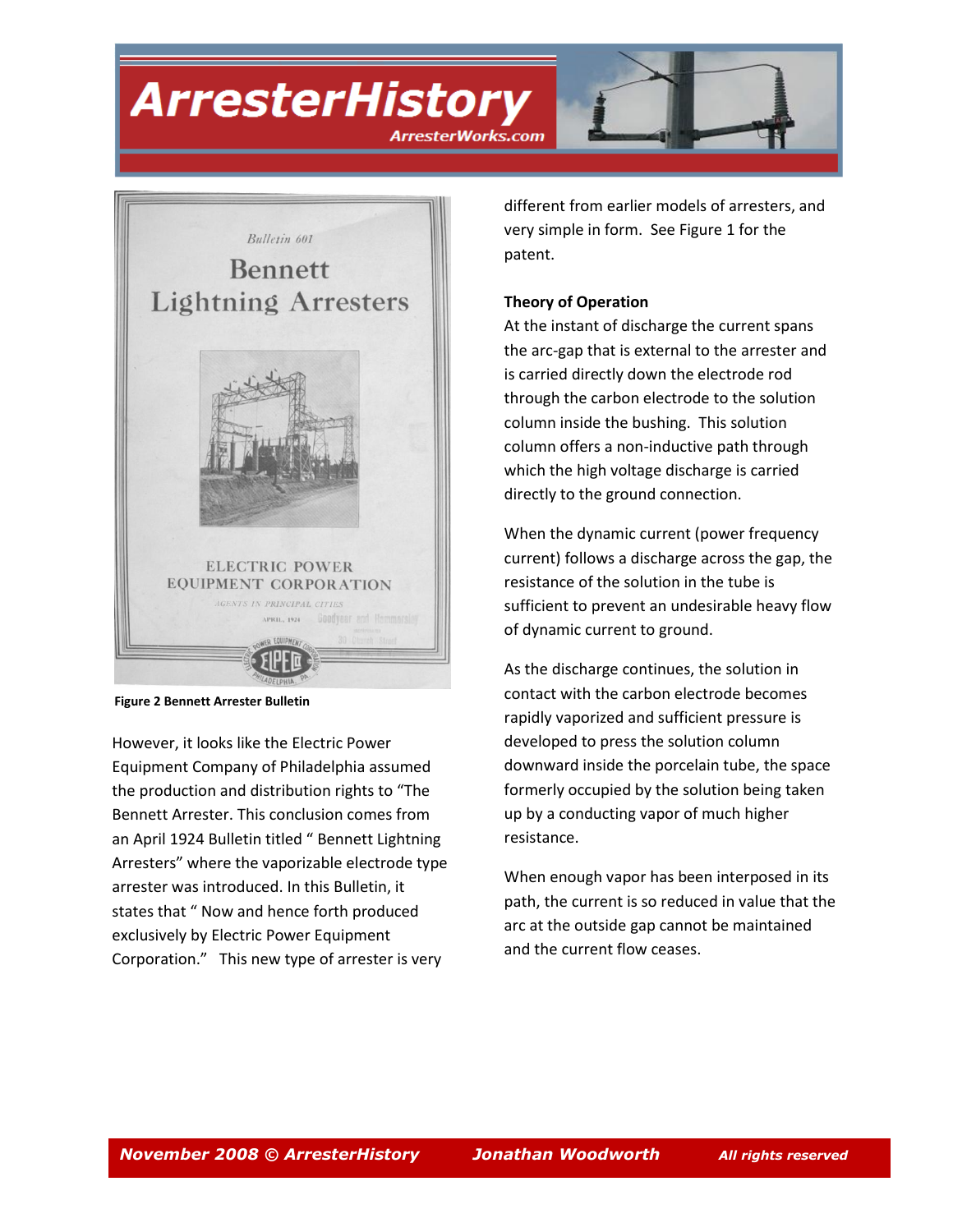



**Figure 3 Bennett Arrester Details**

#### **Later Designs**

In 1929 CE Bennett was granted the last of his arrester patents. It was a modular

configuration of the liquid filled arrester. This configuration allowed the user of the arrester

*November 2008 © ArresterHistory Jonathan Woodworth All rights reserved*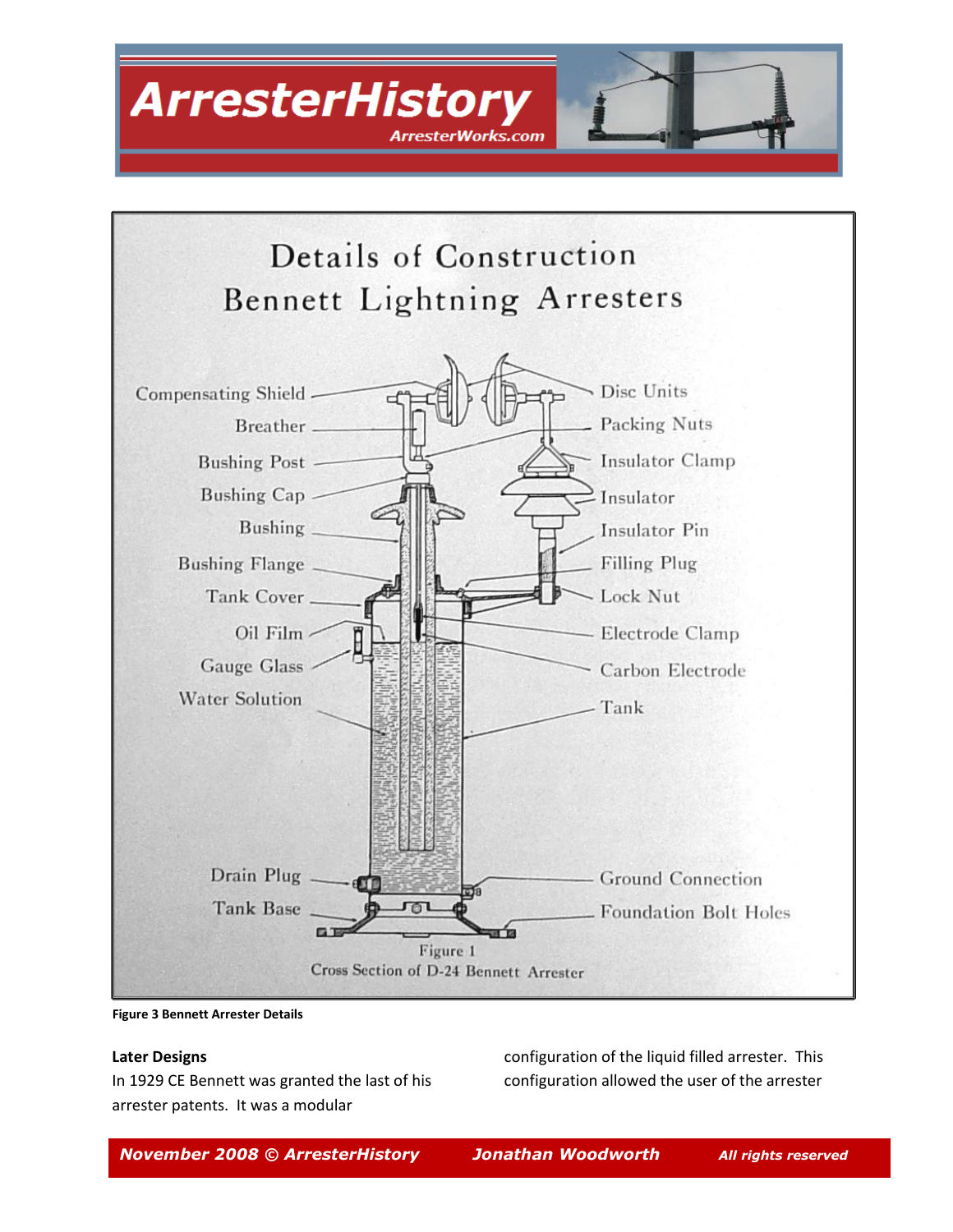

to build any voltage rating they wished in the field. See Figure 4 for more details.